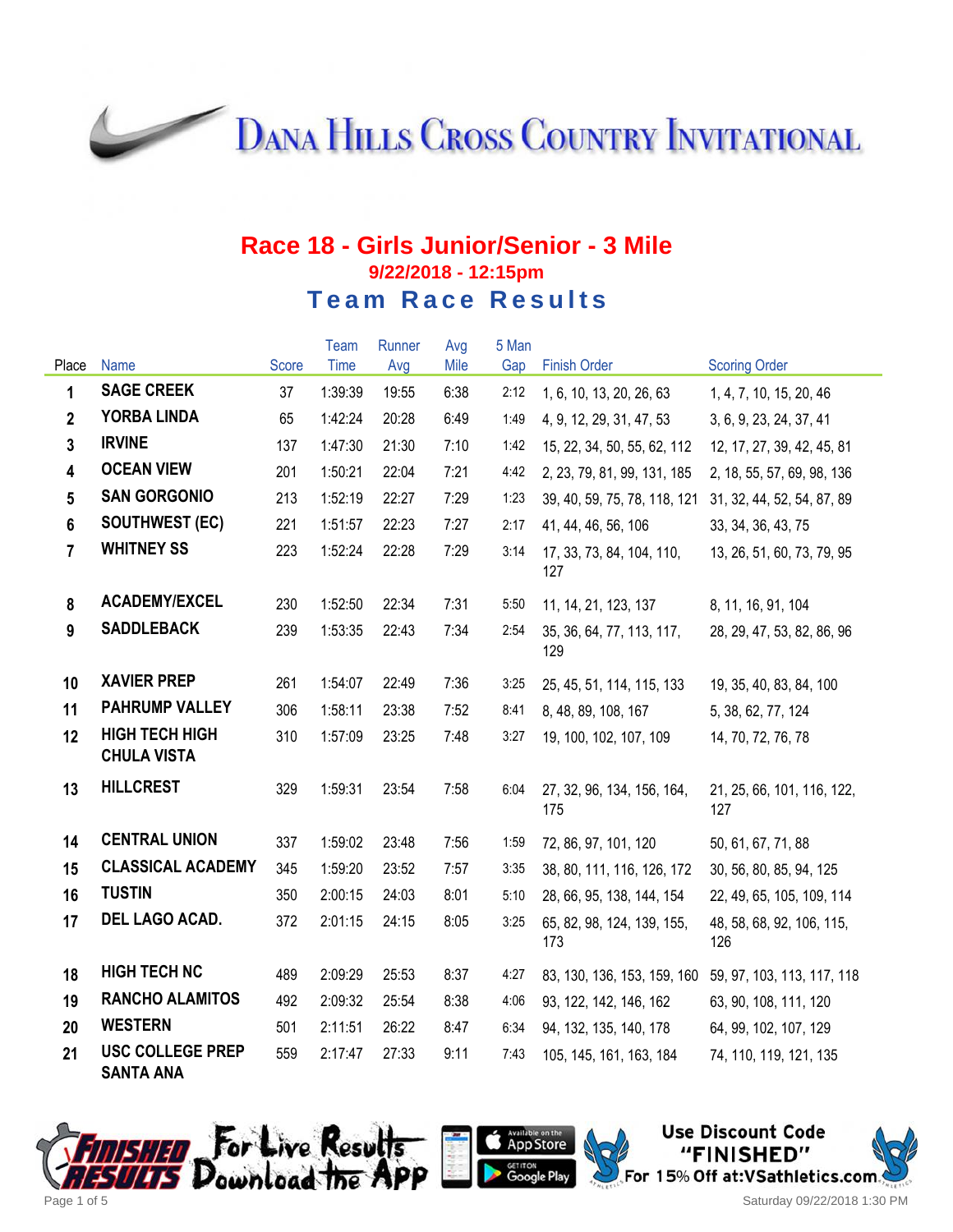### **Race 18 - Girls Junior/Senior - 3 Mile 9/22/2018 - 12:15pm Team Race Results**

|            |                                    |       | Team    | Runner | Avg   | 5 Man |                                 |                                 |
|------------|------------------------------------|-------|---------|--------|-------|-------|---------------------------------|---------------------------------|
| Place      | <b>Name</b>                        | Score | Time    | Avg    | Mile  | Gap   | <b>Finish Order</b>             | <b>Scoring Order</b>            |
| 22         | <b>DESERT HOT SP</b>               | 619   | 2:29:44 | 29:56  | 9:58  | 7:29  | 125, 177, 179, 180, 187         | 93, 128, 130, 131, 137          |
| 23         | <b>GUAJOME PARK</b><br><b>ACAD</b> | 634   | 2:28:58 | 29:47  | 9:55  | 4:51  | 150, 165, 181, 182, 183,<br>188 | 112, 123, 132, 133, 134,<br>138 |
| <b>DNP</b> | <b>ARLINGTON</b>                   |       | 1:30:30 | 22:37  | 7:32  |       | 30, 43, 54, 119                 | 4 Runners                       |
| <b>DNP</b> | <b>ORANGE GLEN</b>                 |       | 1:31:23 | 22:50  | 7:36  |       | 3, 37, 103, 141                 | 4 Runners                       |
| <b>DNP</b> | <b>WHITTIER CHR.</b>               |       | 1:34:45 | 23:41  | 7:53  |       | 18, 58, 60, 168                 | 4 Runners                       |
| <b>DNP</b> | <b>HOLTVILLE</b>                   |       | 1:37:36 | 24:24  | 8:08  |       | 74, 87, 92, 158                 | 4 Runners                       |
| <b>DNP</b> | <b>SADDLEBACK VALLEY</b><br>CHR.   |       | 1:42:58 | 25:44  | 8:34  |       | 49, 143, 147, 166               | 4 Runners                       |
| <b>DNP</b> | <b>BRETHREN CHR.</b>               |       | 2:00:51 | 30:12  | 10:04 |       | 128, 169, 176, 189              | 4 Runners                       |
| <b>DNP</b> | <b>BRAWLEY</b>                     |       | 1:02:47 | 20:55  | 6:58  |       | 5, 24, 52                       | 3 Runners                       |
| <b>DNP</b> | <b>SOUTH PASADENA</b>              |       | 1:05:41 | 21:53  | 7:17  |       | 7,68,76                         | 3 Runners                       |
| <b>DNP</b> | <b>COUNTRY DAY</b>                 |       | 42:30   | 21:15  | 7:05  |       | 16, 42                          | 2 Runners                       |
| <b>DNP</b> | <b>ESCONDIDO CHARTER</b>           |       | 46:27   | 23:13  | 7:44  |       | 67, 91                          | 2 Runners                       |
| <b>DNP</b> | <b>CLAIREMONT</b>                  |       | 50:14   | 25:07  | 8:22  |       | 61, 157                         | 2 Runners                       |
| <b>DNP</b> | <b>LA JOLLA</b>                    |       | 22:25   | 22:25  | 7:28  |       | 57                              | 1 Runner                        |
| <b>DNP</b> | <b>PACIFIC RIDGE</b>               |       | 23:19   | 23:19  | 7:46  |       | 85                              | 1 Runner                        |
| <b>DNP</b> | <b>AVALON</b>                      |       | 23:31   | 23:31  | 7:50  |       | 90                              | 1 Runner                        |







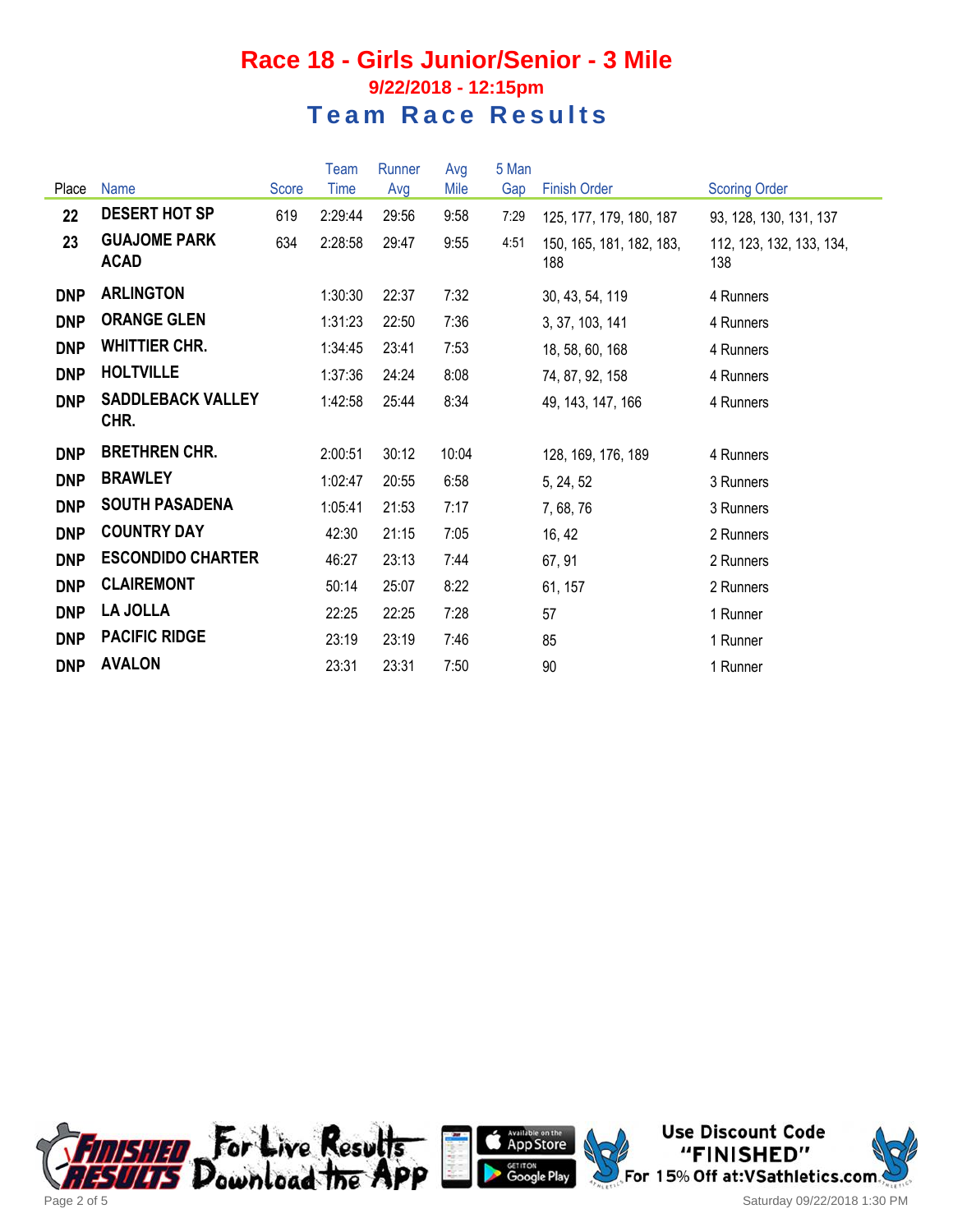# **Race 18 - Girls Junior/Senior - 3 Mile 9/22/2018 - 12:15pm Individual Race Results**

|    | <b>Place Name</b>     |    | <b>Grade School</b>      | <b>Time</b> | <b>Points</b> |    | Place Name             |    | <b>Grade School</b>      | Time    | Points |
|----|-----------------------|----|--------------------------|-------------|---------------|----|------------------------|----|--------------------------|---------|--------|
| 1  | Natalie Huestis       | 11 | Sage Creek               | 18:41.4     | 1             | 39 | Tayonna Hargrove       | 12 | San Gorgonio             | 21:45.5 | 31     |
| 2  | Adriana Gil           | 12 | Ocean View               | 19:07.6     | 2             | 40 | Leslie Raygoza         | 12 | San Gorgonio             | 21:46.2 | 32     |
| 3  | Amber Barker          | 11 | Orange Glen              | 19:24.0     |               | 41 | Ayleen Castillo        | 11 | Southwest (Ec)           | 21:47.8 | 33     |
| 4  | <b>Bella Wachter</b>  | 11 | Yorba Linda              | 19:33.6     | 3             | 42 | <b>Isabel Miralles</b> | 12 | Country Day              | 21:49.0 |        |
| 5  | Alissa Moreno         | 11 | <b>Brawley</b>           | 19:34.5     |               | 43 | <b>Ellyce Mares</b>    | 11 | Arlington                | 21:49.2 |        |
| 6  | Madison Young         | 12 | Sage Creek               | 19:39.5     | 4             | 44 | Lessley Martinez       | 11 | Southwest (Ec)           | 21:50.3 | 34     |
| 7  | Sarah Uriarte         | 12 | South Pasadena           | 19:41.9     |               | 45 | Alyson McClellan       | 11 | Xavier Prep              | 21:52.1 | 35     |
| 8  | Diamond Sonerholm     | 11 | Pahrump Valley           | 19:54.1     | 5             | 46 | Skye Silva             | 12 | Southwest (Ec)           | 21:52.2 | 36     |
| 9  | Kailey Cook           | 11 | Yorba Linda              | 19:54.1     | 6             | 47 | Brianna Camarena       | 11 | Yorba Linda              | 21:54.3 | 37     |
| 10 | <b>Brooklynn Deal</b> | 12 | Sage Creek               | 20:02.9     | 7             | 48 | Katherine Goodman      | 12 | Pahrump Valley           | 21:56.2 | 38     |
| 11 | Alyssa Lovett         | 11 | Academy/Excel            | 20:11.7     | 8             | 49 | <b>Madison Stier</b>   | 12 | Saddleback Valley C      | 21:57.3 |        |
| 12 | Amaya Colburn         | 12 | Yorba Linda              | 20:18.0     | 9             | 50 | Clarissa Noh           | 12 | Irvine                   | 22:00.3 | 39     |
| 13 | <b>Addie Ebbs</b>     | 11 | Sage Creek               | 20:22.3     | 10            | 51 | Maddie Reardon         | 11 | Xavier Prep              | 22:02.0 | 40     |
| 14 | Kimberly Page         | 12 | Academy/Excel            | 20:33.0     | 11            | 52 | <b>Brenda Rubio</b>    | 11 | <b>Brawley</b>           | 22:11.4 |        |
| 15 | Florence Lee          | 12 | Irvine                   | 20:38.7     | 12            | 53 | Sara Godfrey           | 12 | Yorba Linda              | 22:12.9 | 41     |
| 16 | Ilaria Comfort        | 11 | Country Day              | 20:41.0     |               | 54 | Jaqueline Guerra       | 11 | Arlington                | 22:19.7 |        |
| 17 | Christine Mika Hamaka | 12 | <b>Whitney SS</b>        | 20:43.4     | 13            | 55 | Rachel Vu              | 11 | Irvine                   | 22:20.8 | 42     |
| 18 | Katie Herron          | 11 | Whittier Chr.            | 20:44.0     |               | 56 | Arlene Castillo        | 11 | Southwest (Ec)           | 22:21.2 | 43     |
| 19 | Sarina Kuninaga       | 12 | High Tech High Chu       | 20:52.9     | 14            | 57 | Annika Knott           | 11 | La Jolla                 | 22:25.6 |        |
| 20 | Madison Stringfellow  | 11 | Sage Creek               | 20:53.7     | 15            | 58 | Lauren Munoz           | 11 | Whittier Chr.            | 22:27.8 |        |
| 21 | Caitlyn Lovett        | 11 | Academy/Excel            | 20:55.6     | 16            | 59 | <b>Britny Flores</b>   | 11 | San Gorgonio             | 22:33.0 | 44     |
| 22 | Olivia Hall           | 11 | Irvine                   | 20:58.4     | 17            | 60 | Sarah Isp              | 11 | Whittier Chr.            | 22:36.9 |        |
| 23 | Adriana Flores        | 12 | Ocean View               | 21:00.6     | 18            | 61 | Emma Fickett           | 11 | Clairemont               | 22:42.0 |        |
| 24 | Melanie Sanchez       | 11 | <b>Brawley</b>           | 21:01.7     |               | 62 | Amanda Peterson        | 11 | Irvine                   | 22:44.5 | 45     |
| 25 | Katelyn Salas         | 11 | Xavier Prep              | 21:07.7     | 19            | 63 | Jenny Tucker           | 12 | Sage Creek               | 22:46.0 | 46     |
| 26 | <b>Alexis Petty</b>   | 12 | Sage Creek               | 21:08.6     | 20            | 64 | Leslie Torres          | 12 | Saddleback               | 22:47.2 | 47     |
| 27 | Taylor Leimbach       | 12 | Hillcrest                | 21:14.3     | 21            | 65 | Haydee Sanchez         | 12 | Del Lago Acad.           | 22:47.3 | 48     |
| 28 | Natalia Murrietta     | 11 | Tustin                   | 21:14.4     | 22            | 66 | Desaraie Sales         |    | 11 Tustin                | 22:47.7 | 49     |
| 29 | Hayley Killion        | 11 | Yorba Linda              | 21:16.1     | 23            | 67 | Roxanna Vega           | 11 | <b>Escondido Charter</b> | 22:50.3 |        |
| 30 | Hana Sigsbee          | 11 | Arlington                | 21:22.5     |               | 68 | Amber Gonzalez Pache   | 11 | South Pasadena           | 22:52.7 |        |
| 31 | Katie Valdez          | 11 | Yorba Linda              | 21:22.9     | 24            | 69 | Kirsten Steele         | 12 | Sage Creek               | 22:55.6 |        |
| 32 | Savannah Baca         | 11 | Hillcrest                | 21:24.0     | 25            | 70 | Alexa Rome             | 11 | Yorba Linda              | 22:56.1 |        |
| 33 | Emma Centeno          | 12 | <b>Whitney SS</b>        | 21:28.5     | 26            | 71 | Brianna Mitri          | 12 | Yorba Linda              | 22:58.9 |        |
| 34 | Faith Lee             | 11 | Irvine                   | 21:32.3     | 27            | 72 | Jocelyn Valadez        | 12 | <b>Central Union</b>     | 23:00.0 | 50     |
| 35 | Jazmin Llamas         | 12 | Saddleback               | 21:33.3     | 28            | 73 | Sara Ryave             | 12 | <b>Whitney SS</b>        | 23:00.7 | 51     |
| 36 | Johana Corona         | 11 | Saddleback               | 21:40.1     | 29            | 74 | Amelie Strahm          | 11 | Holtville                | 23:01.5 |        |
| 37 | Marlen Bautista       | 12 | Orange Glen              | 21:41.4     |               | 75 | Jaqueline Flores       | 12 | San Gorgonio             | 23:05.1 | 52     |
| 38 | Emma Racciato         | 12 | <b>Classical Academy</b> | 21:44.5     | 30            | 76 | Destiny Rivera         | 11 | South Pasadena           | 23:06.8 |        |
|    |                       |    |                          |             |               |    |                        |    |                          |         |        |







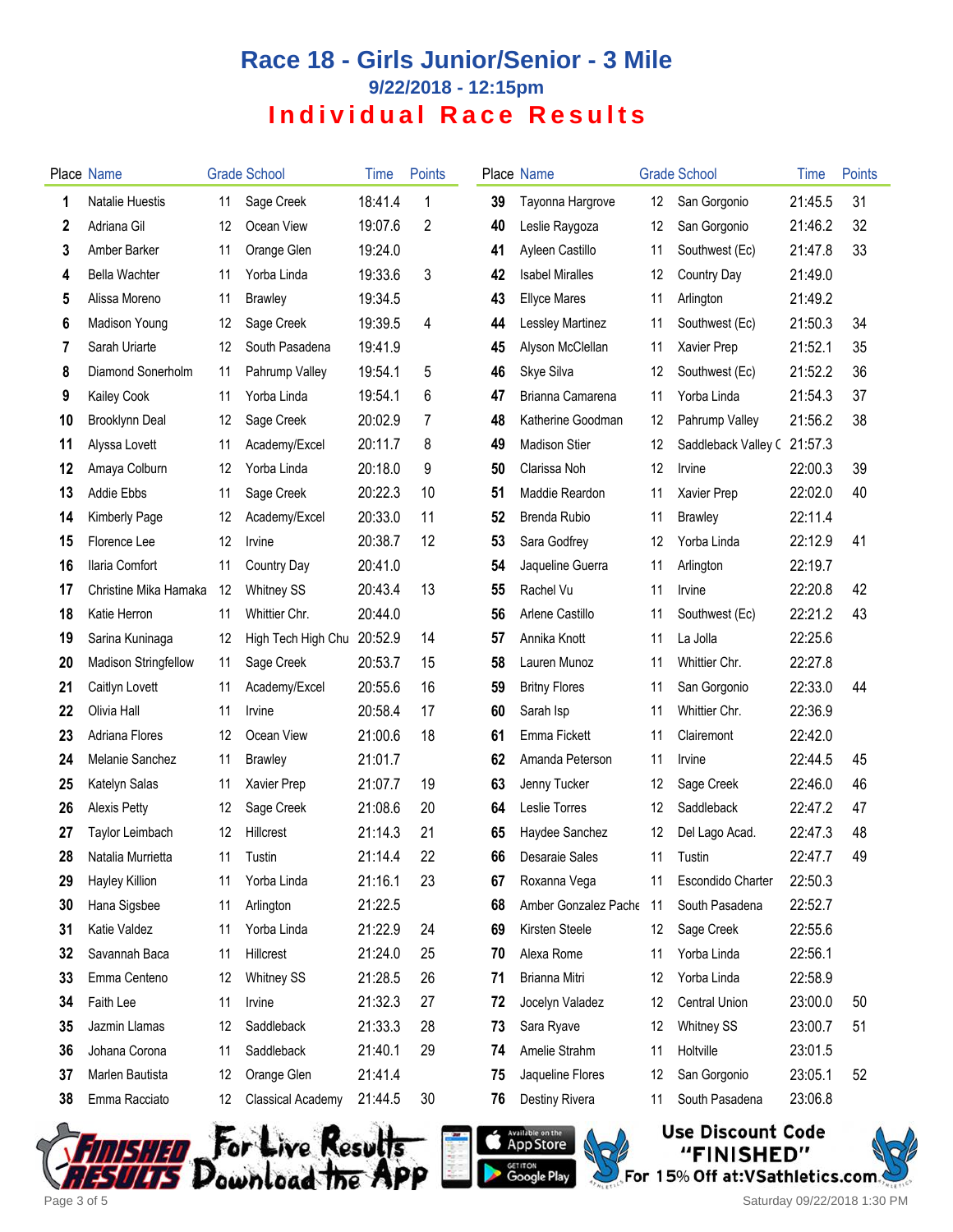## **Race 18 - Girls Junior/Senior - 3 Mile 9/22/2018 - 12:15pm Individual Race Results**

|     | Place Name                   |    | <b>Grade School</b>        | <b>l</b> ime | <b>Points</b> |     | Place Name              |    | <b>Grade School</b>        | Time    | Points |
|-----|------------------------------|----|----------------------------|--------------|---------------|-----|-------------------------|----|----------------------------|---------|--------|
| 77  | Lupe Soriano                 | 12 | Saddleback                 | 23:07.1      | 53            | 115 | Amanda Sutherland       | 12 | <b>Xavier Prep</b>         | 24:32.8 | 84     |
| 78  | Thalia Lomeli                | 12 | San Gorgonio               | 23:09.4      | 54            | 116 | Sharon Batten           | 12 | <b>Classical Academy</b>   | 24:41.4 | 85     |
| 79  | Riley Nguyen                 | 11 | Ocean View                 | 23:10.7      | 55            | 117 | Jazmin Servin           | 12 | Saddleback                 | 24:50.2 | 86     |
| 80  | <b>Coral Smith</b>           | 12 | <b>Classical Academy</b>   | 23:11.8      | 56            | 118 | Nancy Alvarez           | 12 | San Gorgonio               | 24:50.6 | 87     |
| 81  | Kimberly Alvarez Torres 11   |    | Ocean View                 | 23:12.0      | 57            | 119 | Rosa Ramos              | 12 | Arlington                  | 24:59.2 |        |
| 82  | Aisha Wallace-Palomar 12     |    | Del Lago Acad.             | 23:12.5      | 58            | 120 | Alyssa Gonzales         | 12 | <b>Central Union</b>       | 24:59.5 | 88     |
| 83  | Sofia Mertz                  | 11 | High Tech NC               | 23:13.9      | 59            | 121 | Andrea Antunez          | 12 | San Gorgonio               | 24:59.9 | 89     |
| 84  | Joanna Huang                 | 12 | <b>Whitney SS</b>          | 23:14.4      | 60            | 122 | <b>Heidi Rosas</b>      | 11 | Rancho Alamitos            | 25:02.0 | 90     |
| 85  | Tanisha McCullough           | 11 | Pacific Ridge              | 23:19.6      |               | 123 | Ysabella Sardillo       | 11 | Academy/Excel              | 25:08.1 | 91     |
| 86  | Heidi Rabe                   | 12 | <b>Central Union</b>       | 23:21.0      | 61            | 124 | Kimberly Dao            | 12 | Del Lago Acad.             | 25:14.1 | 92     |
| 87  | Alexa Strahm                 | 12 | Holtville                  | 23:21.2      |               | 125 | Jocelyn Martinez        | 11 | Desert Hot Sp              | 25:18.9 | 93     |
| 88  | Roxane Fournier              | 11 | Yorba Linda                | 23:22.7      |               | 126 | Sam Cary                | 12 | Classical Academy          | 25:20.0 | 94     |
| 89  | <b>Terrena Martin</b>        | 11 | Pahrump Valley             | 23:30.6      | 62            | 127 | Joise Nieh              | 11 | <b>Whitney SS</b>          | 25:20.9 | 95     |
| 90  | Grace Hobbs                  | 12 | Avalon                     | 23:31.3      |               | 128 | Shirlyn Rhee            | 11 | Brethren Chr.              | 25:21.9 |        |
| 91  | Maya Recore                  | 11 | <b>Escondido Charter</b>   | 23:37.4      |               | 129 | Erika Lopez             | 11 | Saddleback                 | 25:25.4 | 96     |
| 92  | <b>Destiny Torres</b>        | 12 | Holtville                  | 23:38.3      |               | 130 | Kaycee Stiemke          | 11 | High Tech NC               | 25:30.0 | 97     |
| 93  | Amanda Cadoura               | 12 | Rancho Alamitos            | 23:42.5      | 63            | 131 | Celeste Escobar         | 12 | Ocean View                 | 25:30.5 | 98     |
| 94  | Carolina Bautista            | 11 | Western                    | 23:42.5      | 64            | 132 | <b>Bretanny Morales</b> | 11 | Western                    | 25:35.6 | 99     |
| 95  | <b>Odalis Rincon Ramirez</b> | 12 | Tustin                     | 23:44.4      | 65            | 133 | Alexis Franco           | 11 | Xavier Prep                | 25:42.1 | 100    |
| 96  | Joseline Arcos               | 11 | Hillcrest                  | 23:48.4      | 66            | 134 | Kamryn Howell           | 12 | Hillcrest                  | 25:45.5 | 101    |
| 97  | Melissa Sanchez              | 12 | <b>Central Union</b>       | 23:48.8      | 67            | 135 | Jacqueline Padilla      | 11 | Western                    | 25:56.2 | 102    |
| 98  | Skylar Heyveld               | 12 | Del Lago Acad.             | 23:49.0      | 68            | 136 | Lyra Farrell            | 12 | High Tech NC               | 25:59.8 | 103    |
| 99  | Emily Moya                   | 11 | Ocean View                 | 23:50.5      | 69            | 137 | Tori Bonacio            | 11 | Academy/Excel              | 26:02.5 | 104    |
| 100 | Rebecca Jimenez              | 12 | High Tech High Chu         | 23:50.6      | 70            | 138 | Jennifer Cano           | 11 | Tustin                     | 26:04.4 | 105    |
| 101 | Alexis Negrete               | 11 | <b>Central Union</b>       | 23:52.7      | 71            | 139 | Litzy Sanchez           | 11 | Del Lago Acad.             | 26:12.6 | 106    |
| 102 | Graciela Suarez              | 11 | High Tech High Chu         | 23:54.9      | 72            | 140 | Nyssa Lim               | 10 | Western                    | 26:20.2 | 107    |
| 103 | Silvestra Altamirano         | 12 | Orange Glen                | 23:55.9      |               | 141 | Guadalupe Tomas         | 11 | Orange Glen                | 26:22.6 |        |
|     | <b>104</b> Leanna Theam      | 12 | <b>Whitney SS</b>          | 23:57.7      | 73            | 142 | Olivia Munoz            | 11 | Rancho Alamitos            | 26:23.0 | 108    |
| 105 | Jenny Medina                 | 11 | USC College Prep S 24:00.0 |              | 74            | 143 | Kate Monette            | 11 | Saddleback Valley (26:23.8 |         |        |
| 106 | Ashley Camarena              | 12 | Southwest (Ec)             | 24:05.7      | 75            | 144 | Edna Valdez             | 12 | Tustin                     | 26:24.9 | 109    |
| 107 | Anna Nicole Barreiro         | 12 | High Tech High Chu 24:10.7 |              | 76            | 145 | Deisy Martinez          | 11 | USC College Prep S 26:26.7 |         | 110    |
| 108 | Nrsringa Breathwaite         | 11 | Pahrump Valley             | 24:14.7      | 77            | 146 | Valerie Leon            | 11 | Rancho Alamitos            | 26:36.0 | 111    |
| 109 | Alexis Rodrigues             | 11 | High Tech High Chu         | 24:20.7      | 78            | 147 | Carly Huebner           | 12 | Saddleback Valley (26:39.0 |         |        |
| 110 | Susana Toscano               | 11 | Whitney SS                 | 24:21.6      | 79            | 148 | Elizabeth Lee           | 11 | <b>Whitney SS</b>          | 26:41.8 |        |
| 111 | Madi Goodman                 | 11 | Classical Academy          | 24:23.2      | 80            | 149 | Audrey Ancheta          | 11 | <b>Whitney SS</b>          | 26:46.2 |        |
| 112 | <b>Valerey Evans</b>         | 11 | Irvine                     | 24:26.5      | 81            | 150 | Elisa Diaz              | 11 | Guajome Park Acad          | 26:47.2 | 112    |
| 113 | Kelly Garcia                 | 11 | Saddleback                 | 24:27.6      | 82            | 151 | Ashley Pioquinto        | 11 | Saddleback                 | 26:51.3 |        |
| 114 | Aliya Garcia                 | 11 | Xavier Prep                | 24:32.4      | 83            | 152 | Haila De Santiago       | 12 | Saddleback                 | 26:53.6 |        |









Page 4 of 5 Saturday 09/22/2018 1:30 PM